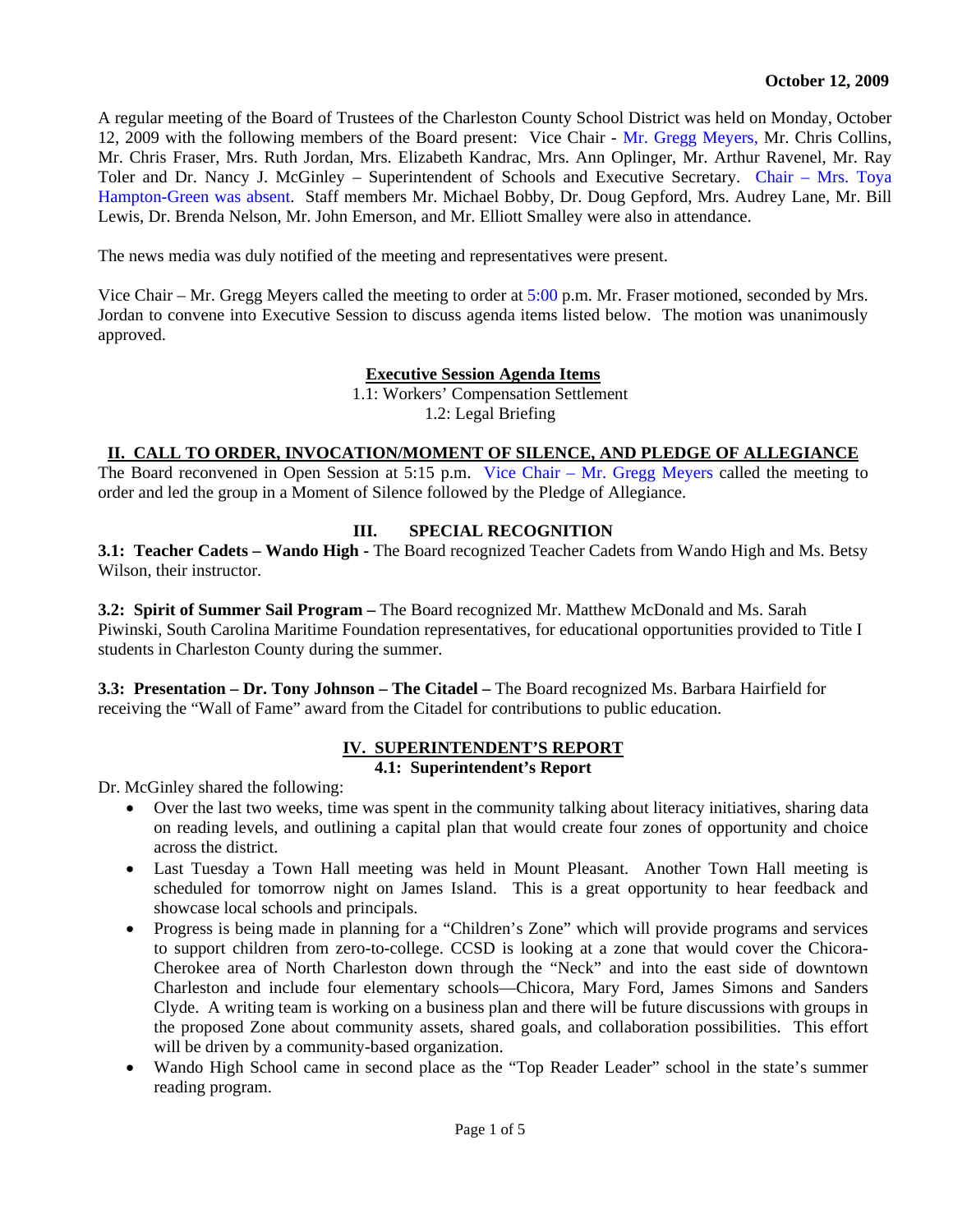- Dr. McGinley participated in the annual "Walk to School" day at St. Andrews Math and Science Elementary School. Business and community partners joined parents and teachers all across the county walking to school and promoting healthy habits and exercise.
- Today, Mr. Braeden Kershner, a Stall High teacher, received the "Teacher of the Month" award for completely transforming the music program at Stall, creating an award-winning drum line, a mariachi band, and acapello group.

#### **V. VISITORS, PUBLIC COMMUNICATIONS 5.1: Visitors, Public Communications**

1. Rev. Edward McClain, Rev. Robert Kennedy and Mrs. Beverly G. Birch addressed the Board in support of the Charleston Career Technology Academy at Rivers campus. They suggested the Board provide necessary funding for a career tech at Rivers (Low Country Technical Academy) with Fire Safety, Technology I & II, Basic Math, Science, Reading, Information Technology, Aircraft Maintenance, Building Construction and Green Technology courses that would qualify students for entry level positions.

# **XI. APPROVAL OF MINUTES/EXECUTIVE SESSION AGENDA ITEM**

# **6.1: Open and Executive Session Minutes of September 28, 2009**

Mr. Toler motioned, seconded by Mrs. Jordan approval of the Open and Executive Session minutes of September 28, 2009. Mrs. Kandrac requested the following revisions-- agenda item #7.3, page 6.1-2 –should say "posting of invoices over \$100.00", not \$1,000.00 and a comma is needed after the word "Small". The amended motion was approved 8-0.

### **6.2: Motions of Executive Session of October 12, 2009**

The Board approved the following motions that were made in Executive Session on October 12, 2009: **1.1: Worker's Compensation Settlement** – The board approved a Workers' Compensation Settlement. The

**1.2: Legal Briefing** - The Board received a legal briefing in Executive Session. No action was taken.

vote was 8-0.

## **6.3: Financial Minutes of September 28, 2009**

Mr. Toler motioned, seconded by Mrs. Jordan approval of the financial minutes of September 28, 2009. The motion was approved 8-0.

# **VII: MANAGEMENT REPORT**

There were no Management Reports to come before the board at this meeting.

# **VIII: CHARLESTON ACHIEVING EXCELLENCE UPDATE**

**8.1: Montessori Program at Hursey Elementary –** Ms. LaDene Conroy presented information to the Board on the Montessori Program at Hursey Elementary. Mrs. Conroy, who has been trained on the Montessori model, is working on getting Montessori accreditation for her school.

**8.2: School Redesign Update –** *The Board received information on School Redesign.* - Mrs. Audrey Lane, Deputy for Organizational Advancement, updated the Board on school redesign, including the academic benefits of "recipient" schools and evaluation tools to track the performance of students involved in the redesign process. Ms. Christine Ryan spoke about the advantages displaced students have at their new schools. Dr. Rose shared the evaluation mechanism that will be used for students relocated to other schools because of School Redesign. Mr. Meyers suggested the Board receive an anonymous summary with details and no names. In response to a question from Mrs. Kandrac regarding similar information for students attending the Sixth Grade Academy, Dr. Rose said a separate program evaluation would be provided similar to the one done for MGAP and PGAP programs. Dr. McGinley added that students attending the Sixth Grade Academy were drawn from all schools, not Redesign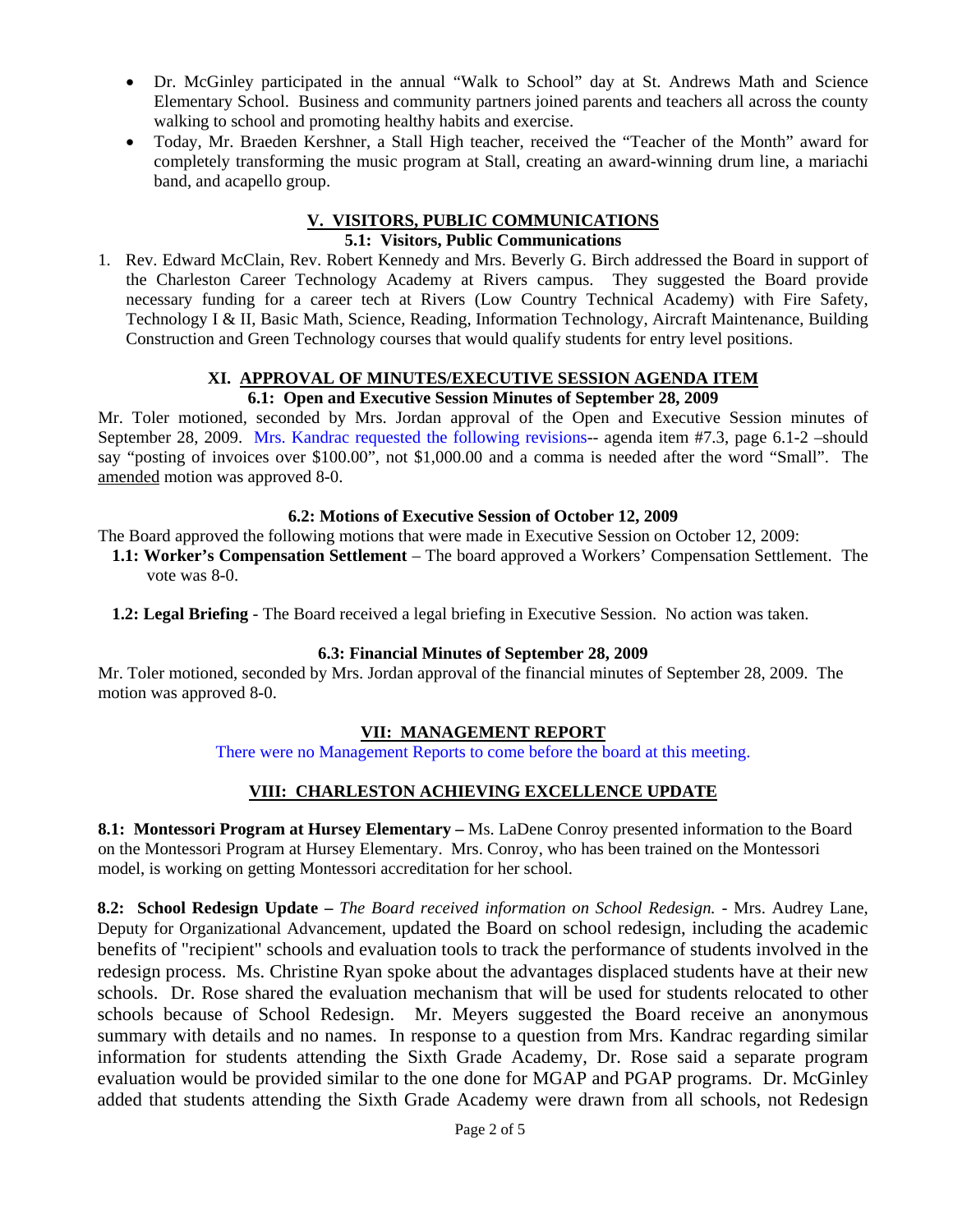impacted schools. Mrs. Jordan and Mrs. Kandrac requested the actual savings for School Redesign. Mr. Bobby said that final savings would be available when everything is finalized.

Note: Mr. Fraser left the meeting at 6:30pm. Therefore, he did not vote on agenda items 9.1-9.6.

## **IX**. **POTENTIAL CONSENT AGENDA ITEMS**

**9.1: Home Instruction Application** – *A recommendation to approve a Home Instruction Application.* Mr. Toler motioned, seconded by Mrs. Jordan approval of a home instruction application. The motion was approved 7-0.

**9.2: CCSD Surplus Building Land Management Plan - The Board received the CCSD Surplus Building** Land Management Plan as information. Mr. Bobby said the plan is a summary that outlines the process for marketing, communicating, receiving and evaluating proposals for surplus properties which will be offered for sale and/or lease. Mr. Bobby said Mr. Troy Williams gleaned information from plans of benchmarked districts. After responding to questions from Mr. Collins on appraisals for surplus properties and Mr. Toler's suggestion to delay the plan because the Act 189 lawsuit may require the district to provide property to charter schools, Mr. Bobby requested the Board review the Surplus Building Land Management Plan and provide input early for staff to include in the recommendation that will come before the Board for approval on October  $26<sup>th</sup>$ . Mr. Meyers explained (1) the general state law that requires the district to identify surplus properties annually that are available for lease or sale and (2) the local Charleston law that says the district should give district property away. He suggested a timeline be added to the plan and there be a routine that satisfies the general charter law. Mr. Bobby said the plan would include opportunities to submit requests to lease buildings not being used by the district. The plan is to post the list of surplus property on the web for sale and/or lease.

Also during this discussion Mr. Ravenel requested information on Fund Balance. Mr. Bobby said the Fund Balance given during the last report was 5.63%. Although the amount exceeded the 5% Fund Balance Policy, the amount would probably drop below 5% because of state cuts. He also shared fund balance amounts of neighboring districts. Mrs. Kandrac suggested the board member serving on the Project Team recuse himself from voting on recommendations about property matters. Mr. Meyers said it was probably a good practice not to have Board members involved in making decisions about property matters they have to vote on. Mr. Bobby said in response to Mr. Ravenel's suggestion about how to handle proposals for surplus property, each proposal would be reviewed and evaluated. Mr. Collins suggested there be community representatives on the team.

**9.3: Visiting International Faculty Invoice –** *A recommendation to approve the VIF payment for services of 20 Visiting International Faculty teachers in 11 CCSD schools for the 2009-2010 school year.* Mr. Collins motioned, seconded by Mr. Meyers approval of the Visiting International Faculty Invoice in the amount of \$272,750 for services of 20 Visiting International Faculty teachers in 11 schools for the 2009-2010 school year. The motion was approved 6-1 (Kandrac opposed).

Mrs. Jordan requested an update since it was determined last year that the VIF program would be eliminated since there was not a teacher shortage. Dr. McGinley and Mrs. Holiday responded that the program was retained only to provide teachers in areas that are difficult to fill. Mrs. Jordan also asked how these teachers are evaluated. Mrs. Holiday said their progress and performance are evaluated the same as other teachers in the district.

**9.4: 8% Bond Resolution –** *A recommendation to approve the bond resolution authorizing the sale of general obligation bonds in an amount not to exceed \$56 million* – Mr. Michael Bobby, Chief Financial Officer, Ms. Carol Clark – Bond Counsel with Haynesworth, Sinkler and Boyd P.A., and other staff members responded to questions from board members regarding the 8% Bond Resolution proposal.

Mr. Toler motioned the 8% Bond Resolution be received as information, not action and that staff brings a recommendation back to the Board with necessary information since the amendment mentioned in the resolution outlining how the funds would be spent was not provided. Mr. Toler later withdrew the motion. Mr.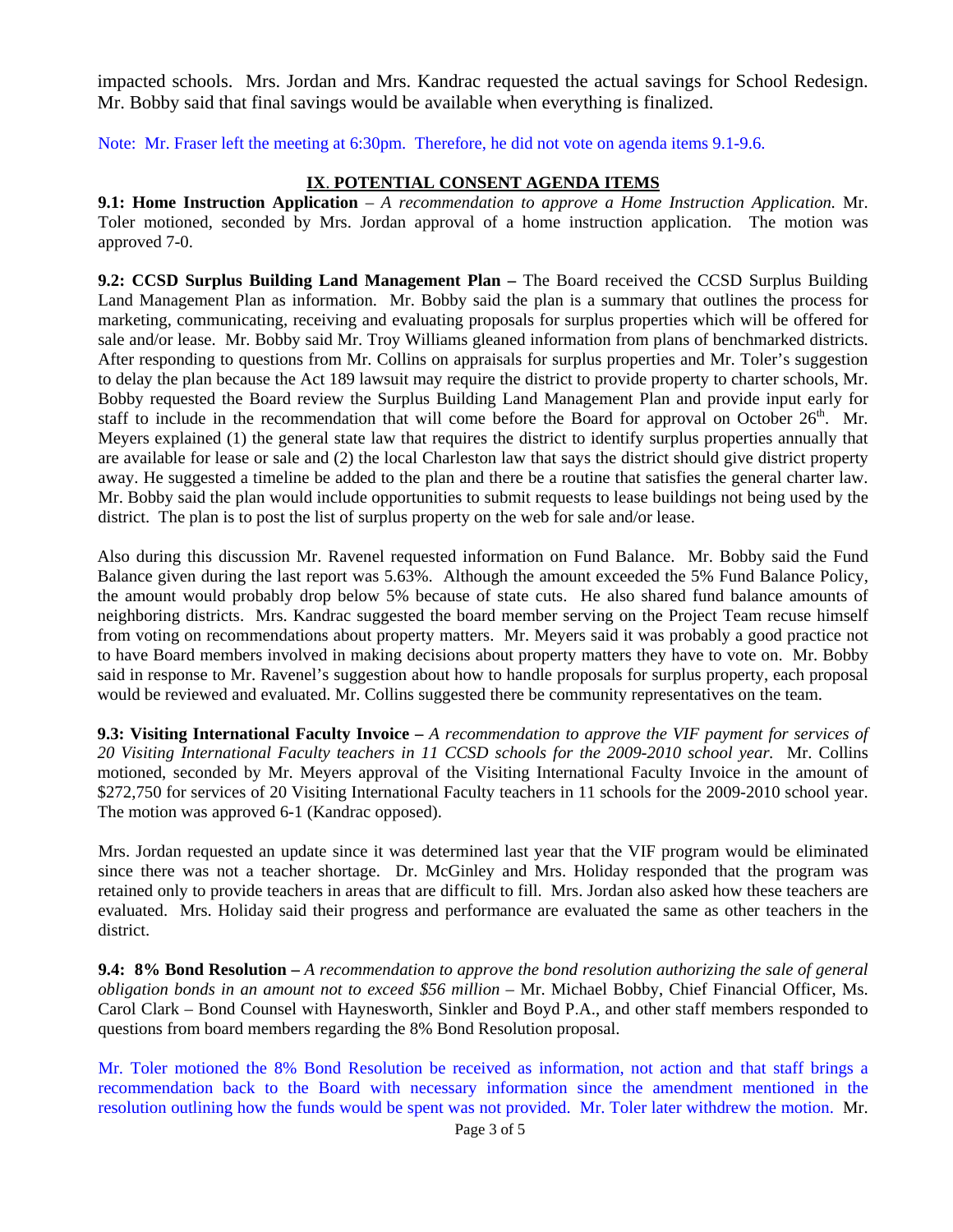Bobby said the Board approved the Capital Budget for this fiscal year with the following: payment for the 2004, 2005, and 2006 debt service and payment for the Bond Anticipation Note of last spring which totals \$37- \$38 million and \$19 million for continuing fixed cost of ownership and technology related support. While action was taken earlier to do this, tonight's vote would allow issuance and sale of the bond to generate funds necessary to meet scheduled payments. A public sale is scheduled for October 22<sup>nd</sup> and closing on the sale on November  $10^{th}$  enabling the district to issue payment for the Bond Anticipation Note on November  $12^{th}$  and the Installment Payment on November 16<sup>th</sup>. The district is on schedule and acting on things previously discussed and approved. Mr. Bobby apologized for the missing addendum.

Mr. Bobby also responded to questions from Mrs. Jordan on Furniture, Fixture and Equipment pointing out that it included funds for band uniforms, technology, and other costs. He also responded to questions from Mrs. Jordan about the 8% Bond money and the district's bonding capacity up to \$100 million sharing how the district arrived at the amount requested. Mrs. Jordan asked if funds were available for the Low County Technical Academy at the Rivers campus, since this is the third year a career center has been requested. At this time, she proposed district staff bring to the Board the cost of implementing LCTA at the Rivers campus and the cost of repairing the Rivers facility. Dr. McGinley said instead of bringing a separate recommendation for LCTA program or the Rivers building, she would like the opportunity to bring a recommendation for career academies as part of a strategic package for concept of zones. Mrs. Jordan expressed concerns about the Career Academy Committee's intent to include only health related careers at LCTA. In response to Mrs. Jordan's request to include other career tracks for Low Country Technical Academy, beyond Medical Science, Dr. McGinley said space issues would limit the number of career tracks at Rivers. The Career Academy Task Force is in agreement with careers mentioned earlier. However, they are not in agreement with where these careers can be physically accommodated. The program detail drives the cost of renovations. At the next Board meeting, staff will present recommendations from the Program Task Forces--Career Academy, Early Childhood, Middle Grades, Athletics and Community Learning Centers. Mrs. Jordan also asked Mr. Lewis when the Board could expect information regarding Seismic Upgrades. Mr. Lewis said approximately 60 days.

At this time Mrs. Jordan motioned that the administration incorporate a program to house the Career Technology program at the Rivers campus and bring back to the Board, by early next year, to incorporate LCTA along with repairs and recommendations as it pertains to seismic upgrade by spring 2010. Mr. Meyers seconded the motion after Mrs. Jordan agreed to amend her original motion and ask the staff to reserve not less than \$20 million for repair of Rivers.

Mr. Ravenel expressed concerns about the way Charleston Math and Science has been treated and stated that the cost would be at least \$20 - \$25 million. He went on to suggest that the Bond Resolution amount be increased by that amount to renovate the Rivers facility because a referendum would be extremely difficult to get passed. Ms. Carol Clark responded indicating the recommendation was for a short term bond which will be paid off, in full, March 2010. Therefore, the full amount of debt payment has already been levied to make this payment because this obligation is just paying existing amounts due and make technology and classroom improvements that don't constitute a building program. This is just a short term bond to make payments and some improvements. She recommended a long-term bond be issued to do building projects such as Rivers renovations, and said adding a large amount to this short term bond would be a problem because the district would not have funds when due. Ms. Clark mentioned the impact it would have on the district's fund rating and future borrowing.

Mr. Collins commented that the Rivers facility would be renovated. However, tonight's discussion is not about that. Then Mr. Collins motioned, seconded by Mrs. Oplinger approval of 8% Bond Resolution as presented. It's about the Bond Resolution. He said setting aside \$20 million at this point is not advisable since twice the amount identified may be required to accommodate desired programs. He suggested time be allowed to complete background work, determine programs to be housed at Rivers, and the cost. Mr. Ravenel urged the Bond Counsel and Mr. Bobby find a way to increase the Bond Issuance to include an additional \$25 million because he would not consider voting for a Bond Resolution that did not include funds to renovate the Rivers building. At this time, Mr. Ravenel motioned, seconded by Mr. Toler approval of the recommendation for the